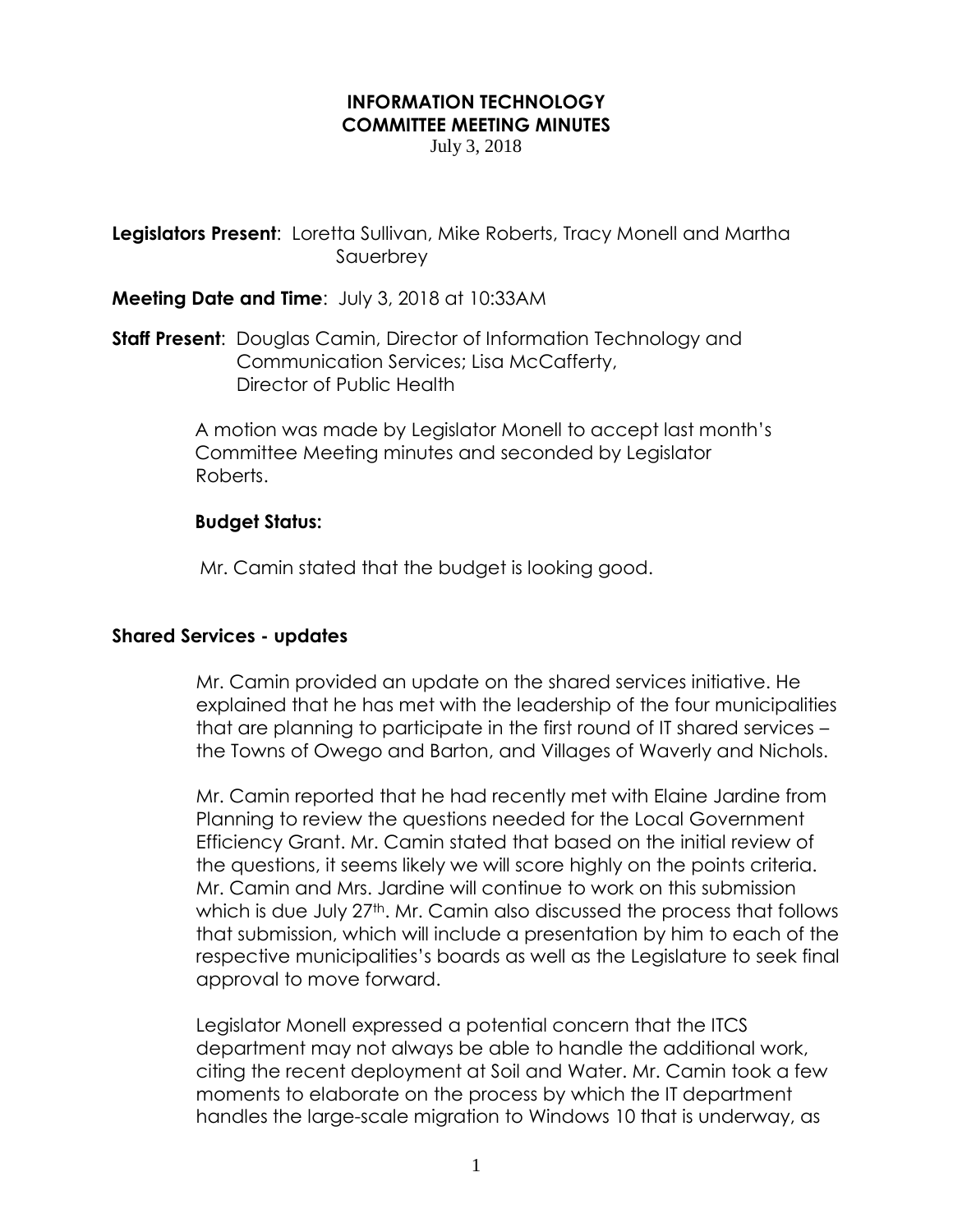well as discuss at a high level how these changes are able to make it possible to provide support to additional agencies or entities.

### **Resolution – Ed Barry Recognition**

Mr. Camin reported that Ed Barry, currently holding the title of Programmer (Specialist) is retiring on July 21<sup>th</sup>, 2018 with 10 years of service. The resolution presented congratulates him on his service term.

# **Resolution – Network Administrator**

Mr. Camin discussed the resolution to "create" the Network Administrator position. There are two unfunded positions in the department and Mr. Camin would like to take one of those positions, Computer Maintenance Technician, and abolish it to add back the Network Administrator title, which has previously existed. He explained further that this position would effectively replace the position occupied by the retiring Programmer (Specialist), a title that is no longer needed. When that individual retires, that position will go unfunded. The person currently holding that position has a salary in the middle of the Network Administrator range and, as a result, there is no material change in salary costs.

Legislator Sullivan asked a question about future retirements and additional positions and Mr. Camin explained that he currently anticipates an additional retirement next year for the individual with primary responsibility for the Munis financial system. At that point he will replace that title with the Software Support Liason title.

### **Miscellaneous Tracking Items**

- **a) Windows 10 Deployment** Mr. Camin reviewed the departments that have currently received the new Windows 10 deployment, currently constituting about half of the County's computer base.
- **b) Tax Software** Mr. Camin gave an update on the tax software. He mentioned that there appeared to be a miscommunication between ATC and the County regarding the tax data the county was in possession of – most tax packages assume the County receives all tax payment information from a municipality, but we received only the list of unpaids. This has resulted in both us and ATC doing some additional work, but it